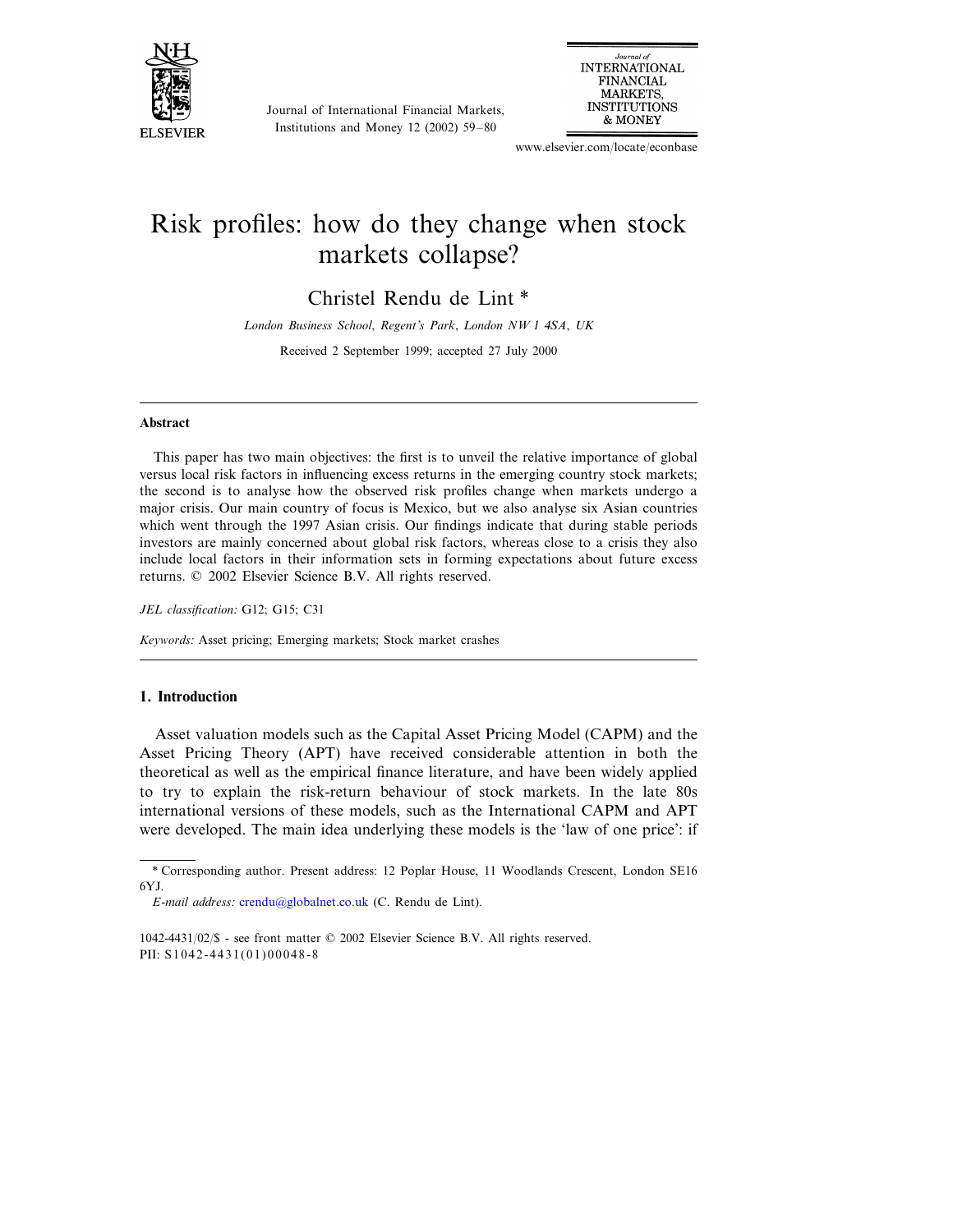markets are globally integrated then risk should be priced equally across all markets. For this reason, international models have been primarily used to test the degree of integration of international stock markets.<sup>1</sup> Generally, the literature has focused mainly on developed markets, trying to appraise the validity of the postulated models; only recently has the interest shifted towards emerging markets.

Following the liberalisation of capital controls in the late eighties, emerging country equity markets have seen their market capitalisation rise from US \$740 billion in 1990 to 2200 billion in 1996, as investors have recognised a profitable diversification opportunity in these markets. Due to their low correlation with developed stock markets, emerging stock markets allow investors to shift favorably their risk-return efficient frontier.<sup>2</sup> This observation induced massive capital inflows into these countries and at the same time moved academic interest from developed to emerging markets. Yet, the literature remained surprisingly single-angled with most studies using an international pricing model to assess the degree of integration of these markets into world capital markets.

An important problem with this approach is that full market integration must be assumed in order to conduct the analysis. However, results for emerging markets are mixed and are far from confirming their perfect integration with world markets. This raises doubts about the adequacy of such frameworks for emerging markets. Pushing this argument further, we would like to ask the question: how helpful can these models be in explaining asset prices in the face of a local crisis, such as the 1997 Asian crisis. Probably not very helpful. In these models only global sources of risk are considered, and hence these are unlikely to account for a local crisis. This is the starting point of our study. This paper takes a distinct approach and tries to understand these markets on a country basis first. Building on previous work we estimate a domestic APT model for each country (i.e. excess returns are expressed in local currency), including both global (proxied by an aggregate for the G7 countries) and local (country-specific) risk factors. Unlike previous studies, this approach is new as global and local factors co-exist in the same model allowing us to assess their relative importance as relevant sources of systematic risk. The results also provide some insights about the degree of integration of these markets, but in a more flexible way than when using an international asset pricing framework, as risk premia are not restricted to be equal across markets.

Another innovative aspect of this paper is that it considers how the results are altered when the market goes through a crisis. A crisis is defined in terms of an abnormal fall in excess return.3 We investigate whether we can observe any

<sup>&</sup>lt;sup>1</sup> See Harvey (1991), Brown and Otsuki (1993), Ferson and Harvey (1993, 1994), Harvey (1995a,b) among others.

<sup>2</sup> Harvey (1995a) shows that the inclusion of emerging markets into the portfolio decision significantly shifts the mean-variance efficient frontier.

<sup>&</sup>lt;sup>3</sup> Note that the first abnormal fall in excess returns does not necessarily coincide with the initial drop in stock prices. For example in the case of Thailand, stock prices started falling in early 1996, but the first substantial decrease in excess returns arose in July 1997. Note further, that in the case of a financial crisis, excess returns may be driven down either by a collapse in stock prices, or by a rise in the risk free rate following an intervention of the monetary authority.